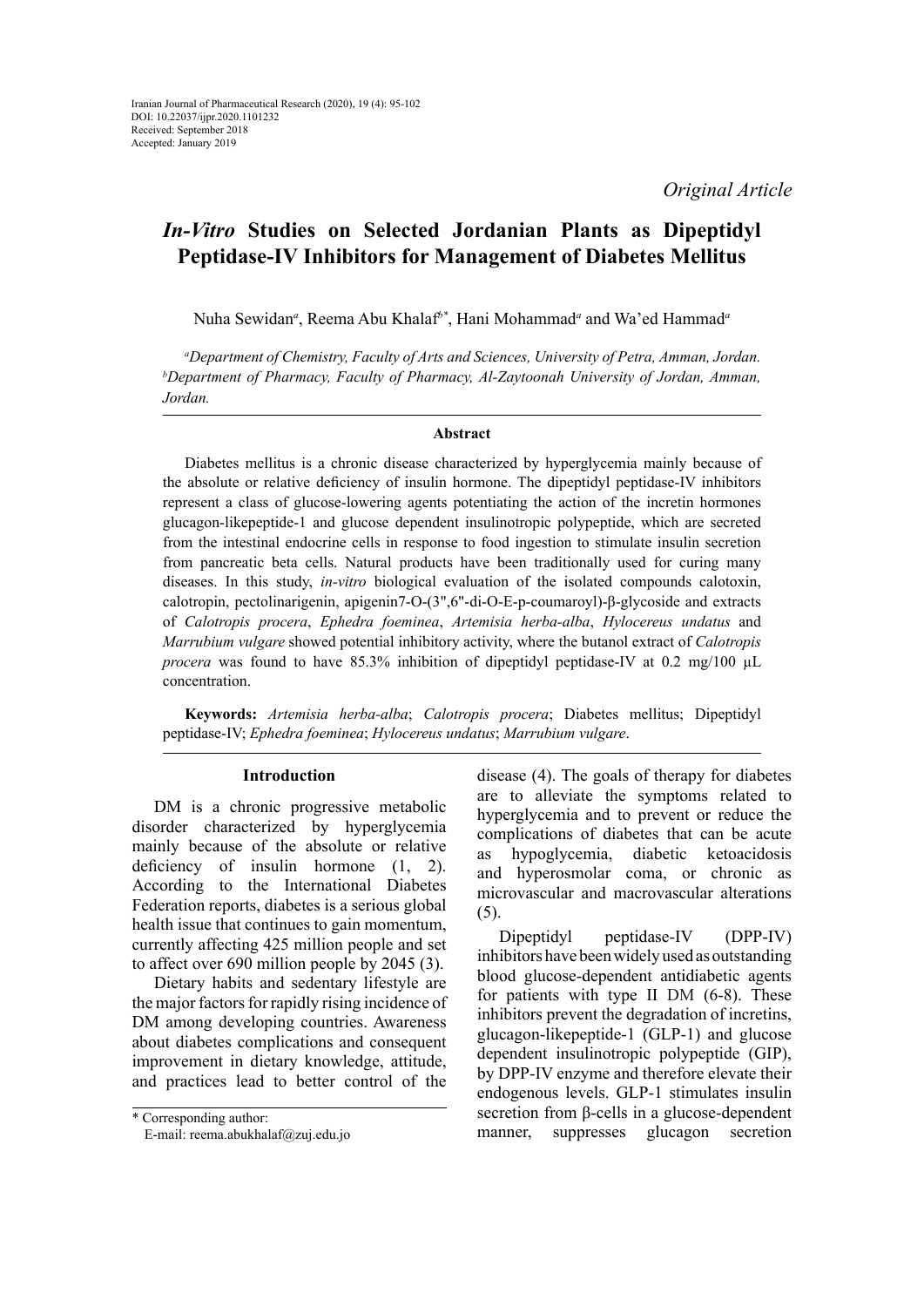from α-cells, and inhibits hepatic glucose production, eventually contributing to the antihyperglycemic effect. In addition, DPP-IV inhibitors preserve the β-cell mass (9, 10).

Natural products are characterized by their chemical diversity and being a good source of a range of bioactive structures including antidiabetic compounds. Rational drug design has been widely accomplished, to discover and optimize innovative leads for different molecular targets of type II diabetes including DPP-IV, α-glucosidase, peroxisome proliferator-activated receptor gamma (PPARγ), glycogen synthase kinase-3β (GSK-3β), glucokinase (GK), and others (9).

Natural products have been traditionally used for curing many diseases against various infectious agents such as bacteria, viruses, fungi, protozoans and worms; and are widely used for treatment of different diseases and physiological disorders (11). Numerous plants are traditionally used for the treatment of DM, but very little is known about the mechanism of action of antidiabetic activity of these medicinal plants. Therefore, the aim of this study was to evaluate the DPP-IV inhibitory

potential of *Calotropis procera*, *Artemisia herba-alba*, *Ephedra foeminea*, *Hylocereus undatus*, *Marrubium vulgare* extracts, and additional four isolated compounds.<br>Calotropis procera Linn.

*Calotropis procera* Linn, known historically as apple of Sodom and named by Edwaed Robinson, grows wild from West Africa to South East Asia and belongs to the *Asclepiadaceae* family (Figure 1). Most members of the family have milky juice, flowers with five united petals, pod like fruits, and usually tufted seeds. It includes more than 180 genera and about 2200 species of tropical herbs or shrubby climbers. Two species belonging to this family, *Calotropis procera* and *Calotropis gigantea*, are of economic importance. Active components of *Calotropis procera* (known in Arabic as Al oshar) displayed cytostatic, cytotoxic, wound healing, procoagulant, analgesic, anticonvulsant, antiarthritic, antidiabetic, hepatoprotective, antifertility, antipyretic, anticoccidial, anticancer, and anti-inflammatory properties. Sterols, triterpenes, flavonoids, and cardiac glycosides (cardenolides) have been isolated from *Calotropis procera* (11, 12)*.*



**Figure 1.** Showing the tested plants: (A) *Calotropis procera*, (B) *Artemisia herba-alba*, (C) *[Hylocereus undatus](https://en.wikipedia.org/wiki/Hylocereus_undatus)* fruit, (D) *Ephedra foeminea*, and (E) *Marrubium vulgare*.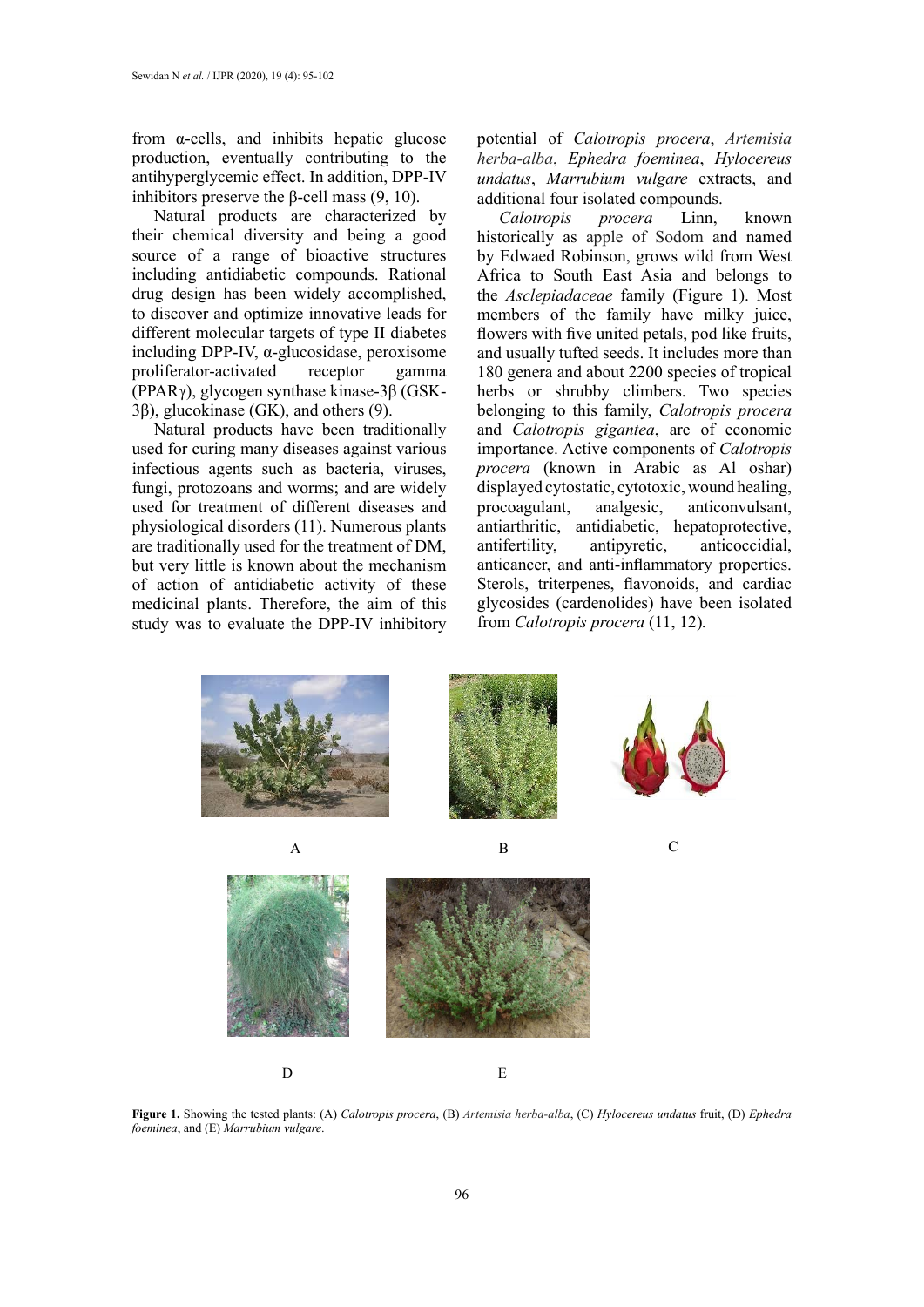*Selected Jordanian Plants as Dipeptidyl Peptidase-IV Inhibitors*

 *Artemisia herba-alba* is thought to be the plant translated as "[wormwood"](https://en.wikipedia.org/wiki/Wormwood_(Bible)) in Englishlanguage versions of the Bible (*apsinthos* in the Greek text) (Figure 1). It is from the *Asteraceae* family. *Artemisia herba-alba* is a [chamaeophyte](https://en.wikipedia.org/wiki/Chamaeophyte) that grows to 20–40 cm (8–16 in). [Leaves](https://en.wikipedia.org/wiki/Leaf) are strongly aromatic and covered with fine [glandular hairs](https://en.wikipedia.org/wiki/Trichome) that reflect sunlight giving a greyish aspect to the shrub. The leaves of sterile shoots are grey, [petiolate,](https://en.wikipedia.org/wiki/Petiole_(botany)) ovate to [orbicular](https://en.wiktionary.org/wiki/orbicular) in outline; whereas, the leaves of flowering stems, more abundant in winter, are much smaller. The plants flower from September to December. *Artemisia herbaalba*, grows commonly on the dry steppes of the Mediterranean regions, in Northern Africa, Western Asia and Southwestern Europe also known as desert wormwood (known in Arabic as shih), has been traditionally used in the treatment of a variety of ailments such as cold, diabetes, and bronchitis (13, 14). Herbal tea from this species has been used as analgesic, antibacterial, antispasmodic, and hemostatic agents (15). During an ethnopharmacological survey carried out among the Bedouins of the Negev desert, it was found that *Artemisia herba-alba* relieved stomach disorders (16). Various secondary metabolites have been isolated from *Artemisia herba-alba,* including sesquiterpene lactones that are considered the most important and occur with great structural diversity. Additional studies have focused on flavonoids and essential oils (13).

Pitahaya or dragon fruit or Belle-of-thenight are the common names of *Hylocereus undatus* (*Pitaya blanca* or white-fleshed pitahaya) belonging to the *Cactaceae* family (Figure 1). It originates from tropical and subtropical America and belongs to a group of fruit trees considered promising for farming, which are distributed in Costa Rica, Venezuela, Panama, Uruguay, Brazil, Colombia, and Mexico (17). For its nutritional importance and culinary applications, pitaya can be utilized for hyperglycemia, as a diuretic, and a healing agent. The seeds have a laxative effect, the fruit has an effect on gastritis, and the stalk and flowers are also used for kidney problems. Extracts from dragon fruit have been associated as central nervous system stimulants and regulators of blood pressure, sleep, hunger and thirst. The fatty acid,

phenolic, tocopherol, and sterol contents of the extracted plant were analysed (18).

*Ephedra* is likely one of the oldest medicinal plants still currently in use (Figure 1). *Ephedra* is a ubiquitous genus of gymnosperm shrubs that grow in temperate and subtropical regions usually on shores or in sandy soils under direct sunlight throughout North and Central America, Europe, Africa and Asia (19). In folk medicine, the extracts of *Ephedra foeminea* (*Ephedraceae*) named by Peter Forsskal are commonly used to treat cancer (20). It was used in the treatment and/ or prophylaxis of various conditions such as asthma, nasal congestion, and hypotension caused by spinal anaesthesia and urinary incontinence Phytochemical investigations showed that *Ephedra foeminea* contains high contents of benzaldehyde, phenolics, and flavonoid compounds. Among all *Ephedra* species *Ephedra foeminea* lacks epherdrin alkaloid (21).

*Marrubium vulgare*, belonging to the *Lamiaceae* or *Labiatae* family, habitats in Europe, the Mediterranean, and Asia (Figure 1). Horehound which is the common name for *Marrubium vulgare* has been mentioned in conjunction with medicinal use dating at least back to the 1st century BC, where it appeared as a remedy for respiratory ailments in the treatise *[De Medicina](https://en.wikipedia.org/wiki/De_Medicina)* by Roman encyclopaedist [Aulus Cornelius Celsus](https://en.wikipedia.org/wiki/Aulus_Cornelius_Celsus). It is an aromatic herbaceous perennial plant used in traditional medicine in some countries such as Jordan in the treatment of diabetes and wounds. The plant is reported to possess vasorelaxant, antihypertensive, analgesic, anti-inflammatory, and antioxidant properties. On the other hand, some studies reported that the antioxidant effect of the plant extract is due to its flavonoid content. Earlier phytochemical investigations of *Marrubium vulgare* led to the characterization of the diterpene marrubiin which is the major constituent of the plant, and exhibits potent antinociceptive properties and vasorelaxant activity, in addition to marruboside and marrubic acid (22).

Several studies have been performed on the effect of various extracts of *Calotropis procera* (12) *Artemisia herba-alba* (23) and *[Hylocereus undatus](https://en.wikipedia.org/wiki/Hylocereus_undatus)* (24) on Diabetes mellitus (DM) while no studies were reported on *Ephedra foeminea* extracts.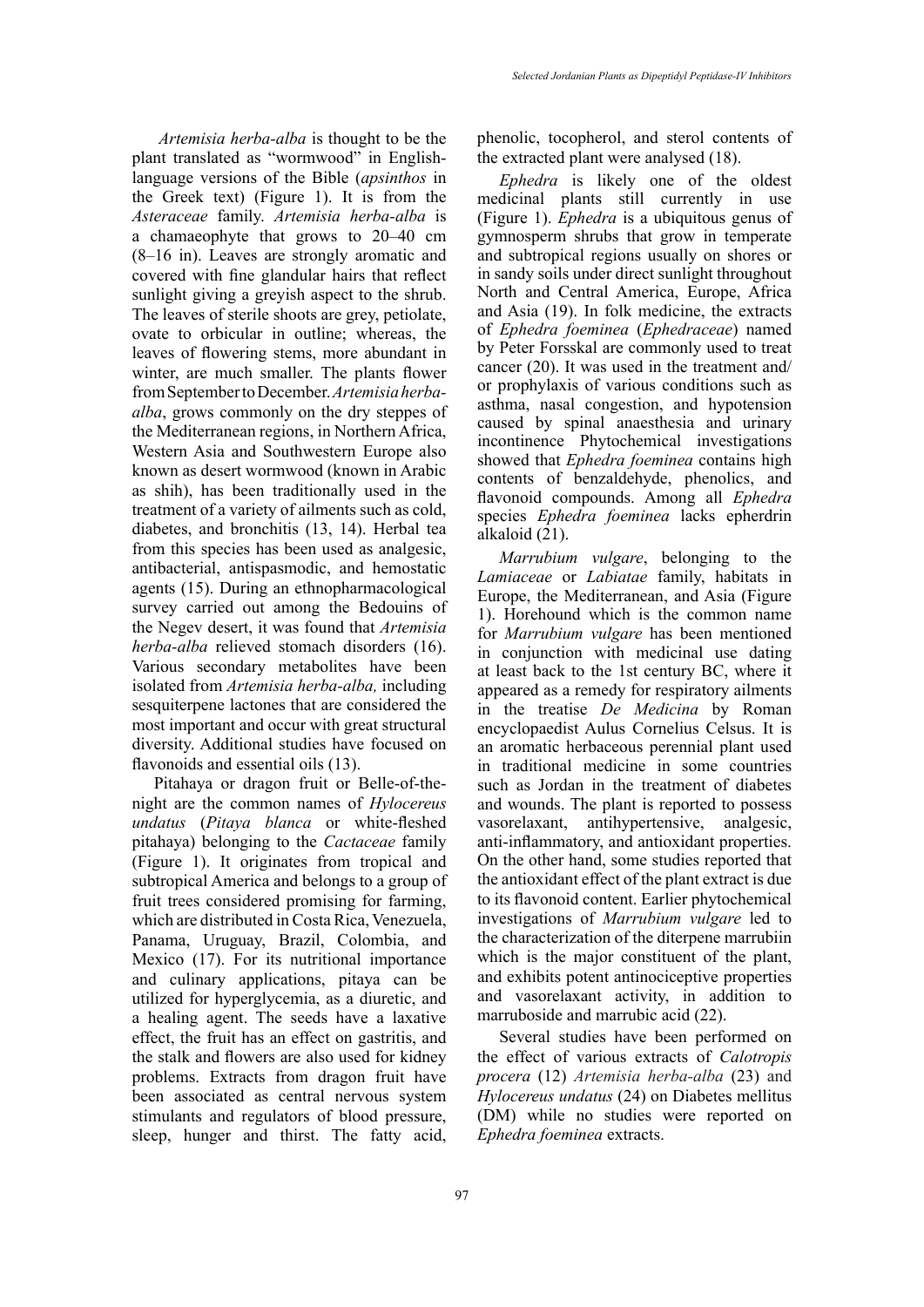The research began after some local citizens having diabetes mellitus, claimed to be cured after drinking tea from *Marrubium vulgare* for several months. The tea was prepared by cooking the plant for 2 h in boiling hot water. Since four of the herbs under study, *Calotropis procera, Marrubium vulgare*, *Artemisia herba-alba,* and *Ephedra foeminea* grow wildly in Jordan it was a challenge to have a scientific study on these plants.

Calotropin and calotoxin (Figure 2),

isolated and identified from *Calotropis procera* (25), belong to the cardenolide cardiac glycosides family, which has been recognized for its antidiabetic effect (26). Pectolinarigenin, a flavonoid, and apigenin7- O-(3",6"-di-O-E-p-coumaroyl)-β-glycoside, a flavonoid glycoside, (Figure 2) have been isolated from *Marrubium vulgare* (Figure 1) (22). Flavonoids and glycosides represent a beneficial group of naturally occurring compounds with hypoglycemic potential (27).



**Figure 2.** Chemical structures of (A) calotoxin, (B) calotropin, (C) pectolinarigenin, (D) apigenin7-O-(3»,6»-di-O-E-p-coumaroyl)-<br>β-glycoside. β-glycoside.

### **Experimental**

### *Chemicals and instruments*

*In-vitro* DPP-IV inhibitory activity of the isolated compounds and plant extracts were evaluated using a commercially available kit (DPP4 Inhibitor Screening Kit (Fluorometric, BioVision, USA).

AFLX800TBI Microplate Fluorimeter was used in the *in-vitro* bioassay (BioTek Instruments, Winooski, VT, USA) at the Faculty of Pharmacy, Al-Zaytoonah University of Jordan.

#### *In-vitro DPP-IV inhibitory assay*

The tested samples were initially dissolved in DMSO to yield stock solutions and subsequently diluted to the required concentrations using distilled water and then were added to the assay well in a final volume of 10 µL. The final concentration of DMSO was adjusted to 0.1%. The percentage of residual activity of DPP-IV was determined for each sample by comparing the activity of DPP-IV in the presence and absence of the tested sample. DPP-IV was not affected by DMSO. Negative controls lacking human recombinant DPP-IV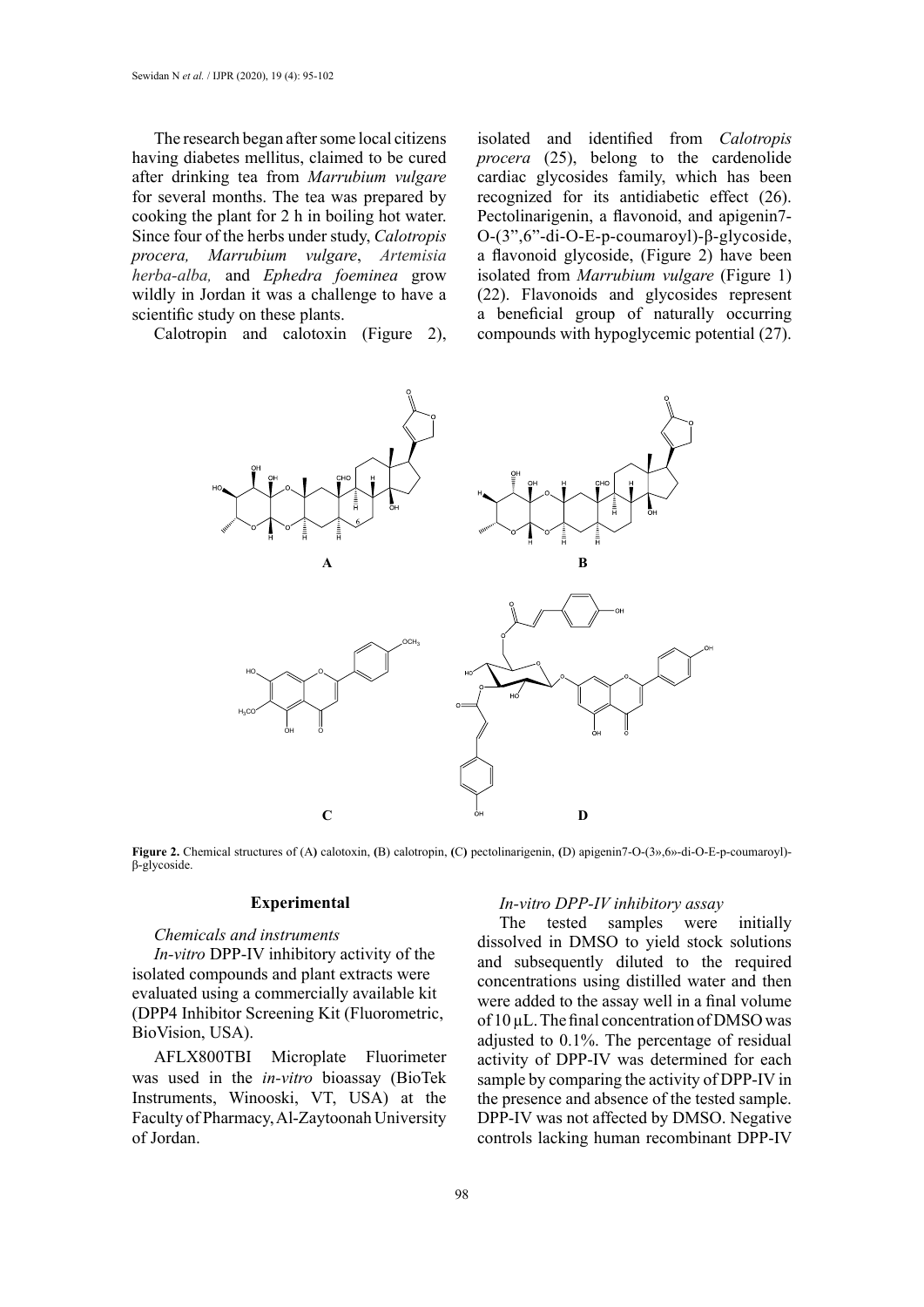were used as background. Sitagliptin was used as a positive control. All measurements were conducted in duplicates.

## *Plants material and preparation of plant extract*

*Calotropis procera* and *Marrubium vulgare* were identified by prof. Barakat Abu Ermeleh from the College of Agriculture, The University of Jordan and deposited in its herbarium. *Ephedra foeminea and Artemisia herba-alba* were characterised by Dr Kenza Mansour from the College of Pharmacy and Medical studies, University of Petra.

#### *Calotropis procera*

The aerial part of *Calotropis procera* was collected from Dead Sea area, 30 Km south of Amman (Jordan) during the flowering period (April-May 2017). After collection, the plant was dried and ground (2 kg) then defatted by extraction with petroleum ether (2 L) at room temperature for 7 days. The residual plant material was then extracted with ethanol at room temperature (4 L, 7 days). The crude ethanolic extract was evaporated under reduced pressure and kept for further use. The resulting crude extract was partitioned between chloroform and water (1:1, 2 L). The chloroform layer was then evaporated under vacuum to give a gummy residue, which was afterwards partitioned between 10% aqueous methanol and hexane (1:1, 2 L). The lower layer contained aqueous methanol extract while the upper layer provided the hexane fraction. The water layer was extracted with *n*-butanol to provide the butanol fraction and the water extract.

#### *Latex from Calotropis procera*

When the aerial part of *Calotropis procera* was collected, fresh 20 g of its latex was carefully collected in small glass sample bottles. The latex was extracted 3 times (3x 25 mL) with methanol, evaporated under reduced pressure and kept at  $T = 4$  °C for further use.

# *Isolation of calotoxin and calotropin from Calotropis procera (25)*

The aqueous methanol fraction (150 g) was adsorbed on 150 g silica gel 60 and subjected to column chromatography ( $L \times ID$ : 53  $\times$  5.8 cm) using 500 g of the same adsorbent packed in chloroform. The polarity of the eluent was increased gradually with methanol until 100% methanol was used. A total of 100 fractions (500 mL) were collected and grouped into 8 groups according to their TLC behaviour. Further purification was done for each of these groups by a combination of column and thin layer chromatography. Fraction 4 was isolated as an impure solid and purified by washing with distilled methanol. It gives blue colour when sprayed with anisaldehyde followed by heating. This compound was identified using <sup>1</sup>H and <sup>13</sup>C NMR as well as mass spectroscopy as calotropin. Fraction 5 gave an impure solid, which was washed several times with acetonitrile to afford a white solid identified as calotoxin.

### *Ephedra foeminea*

The plant was collected from West bank in summer 2017. Ten grams of the whole plant was ground and soaked in 250 mL of ethanol for one week. The ethanolic extract was then evaporated under reduced pressure and kept for further use.

### *Artemisia herba-alba*

The plant was obtained from the local market in Jordan. Five grams of the whole plant was treated similarly to *Ephedra foeminea.*

### *Hylocereus undatus*

Dragon fruits were obtained from local market in Jordan. All regents were obtained from Sigma-Aldrich. Two batches of 100 g of the bulb were homogenized in 100 mL ethanol and ethanol: water  $(1:1, v/v)$ . The samples were centrifuged at  $T = 4$  °C for 20 min, the clear extracts were obtained, dried under vacuum and kept in dark vessels. The peels of red dragon fruit were cut into pieces, dried and soaked in ethanol for 7 days. The ethanol extract was dried under vacuum and was saved.

# *Isolation of pectolinarigenin and apigenin7-O-(3*"*,6*"*-di-O-E-p-coumaroyl)-βglycoside from Marrubium vulgare (22)*

*Marrubium vulgare* was collected from Bader area to the west of Jordan during the flowering period (April-June 2017). The plant material was dried and ground to fine powder (18 kg) then was fractionated into different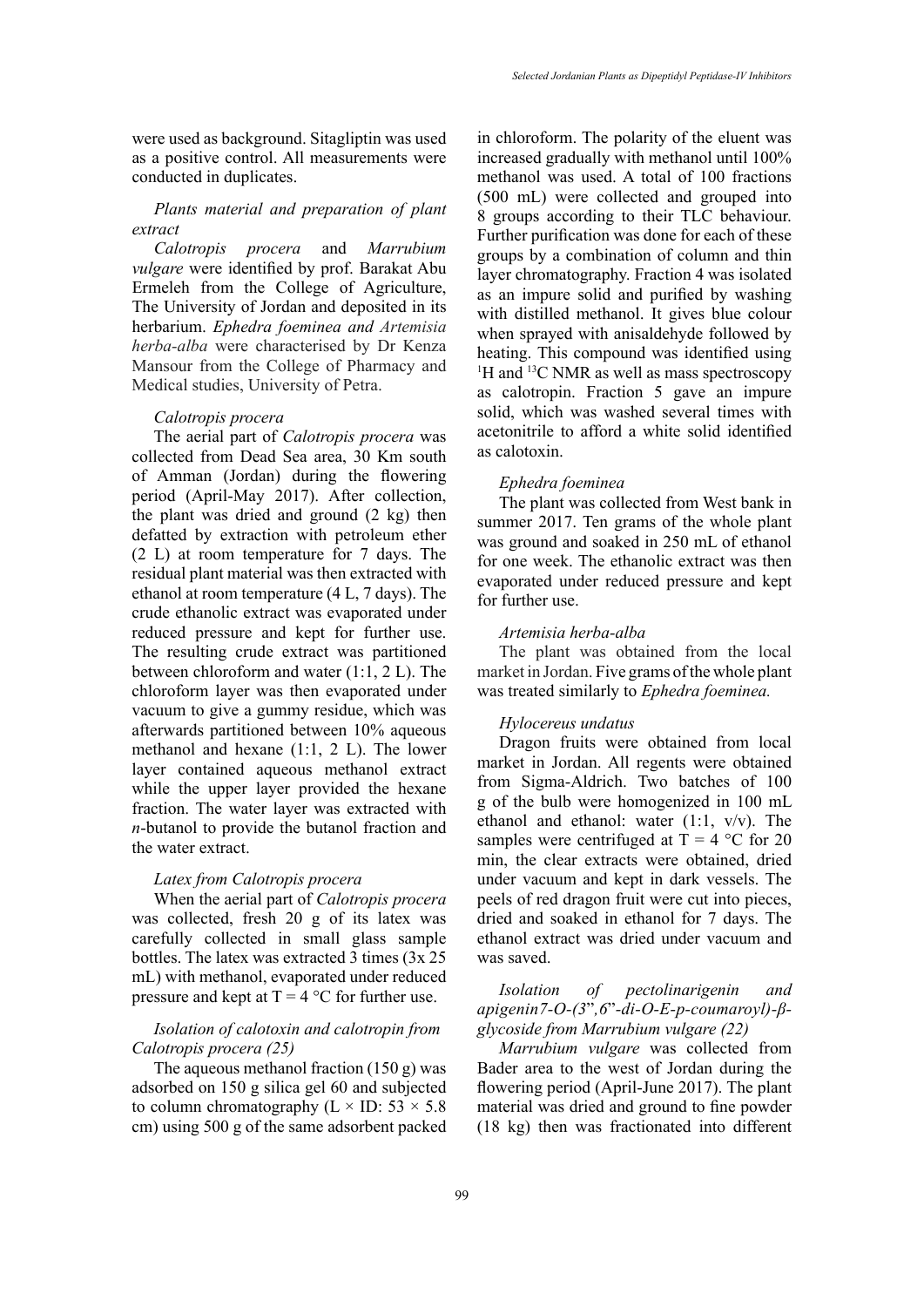extracts like *Calotropis procera*. The methanol extract was loaded on a large column from which different groups were obtained.

Fraction 2 precipitated an impure solid which was recrystallized from methanol. A pure yellow solid was obtained and identified as pectolinarigenin. This flavonoid was isolated for the first time from *Marrubium* genera.

On TLC, fraction 6 showed two UV active spots. Purification of this fraction was performed on sephadex column eluted with  $(1: 1)$  CHCl<sub>3</sub>: MeOH as solvent system. Further purification was done on TLC plates using  $CHCl<sub>3</sub>$ : MeOH (8: 2) as an eluent. The compound with higher  $R_f$  value was identified as apigenin7-O-(3",6"-di-O-*E*-*p*coumaroyl)-β-glucoside, while the lower  $R_f$ value compound was identified as apigenin 7-(6"-*E*-*p*-coumaroyl) glucoside.

### **Results and Discussion**

The results of the *in-vitro* DPP-IV inhibition bioassay, presented in Table 1 demonstrate that all isolated compounds and plant extracts have an appreciable inhibitory activity against DPP-IV. The results were calculated using the following equation:

Inhibition% =  $[1 -$  Inhibitor read – Blank read  $\qquad$  | × 100% Positive control – Negative control

Table 1. *In-vitro* bioactivities of the isolated compounds and plant extracts against DPP-IV enzyme.

| Name                                                    | Part used | Solvent used    | <b>Sample Concentration</b>              | inhibition%*    |
|---------------------------------------------------------|-----------|-----------------|------------------------------------------|-----------------|
| Calotropis procera                                      | Aerial    | Ethanol         | $0.2 \text{ mg}/100 \text{ }\mu\text{L}$ | $53.0 \pm 0.69$ |
| Calotropis procera                                      | Aerial    | Butanol         | $0.2 \text{ mg}/100 \text{ }\mu\text{L}$ | $85.3 \pm 0.67$ |
| Calotropis procera                                      | Aerial    | Hexane          | $0.2 \text{ mg}/100 \text{ }\mu\text{L}$ | $39.9 \pm 0.90$ |
| Calotropis procera                                      | Aerial    | Petroleum Ether | $0.2 \text{ mg}/100 \mu L$               | $31.9 \pm 0.75$ |
| Calotropis procera                                      | Latex     | Methanol        | $0.2 \text{ mg}/100 \mu L$               | $14.0 \pm 0.65$ |
| Ephedra foeminea                                        | Whole     | Ethanol         | $10$ mg/ $100$ $\mu$ L                   | $83.4 \pm 0.78$ |
| Hylocereus undatus                                      | Fruit     | Ethanol & Water | $10$ mg/ $100$ $\mu$ L                   | $26.8 \pm 0.55$ |
| Hylocereus undatus                                      | Peel      | Ethanol         | $10$ mg/ $100$ $\mu$ L                   | $62.3 \pm 0.63$ |
| Hylocereus undatus                                      | Fruit     | Ethanol         | $10$ mg/ $100$ $\mu$ L                   | $84.2 \pm 0.72$ |
| Artemisia herba-alba                                    | Whole     | Ethanol         | $10$ mg/ $100$ $\mu$ L                   | $26.2 \pm 0.61$ |
| Calotoxin                                               | --        | --              | $100 \mu M$                              | $31.0 \pm 0.78$ |
| Calotropin                                              |           |                 | $100 \mu M$                              | $19.9 \pm 0.85$ |
| Pectolinarigenin                                        | --        | --              | $100 \mu M$                              | $34.7 \pm 0.59$ |
| Apigenin7-O-(3", 6"-di-O-E-p-coumaroyl)-β-<br>glycoside |           | --              | $100 \mu M$                              | $48.9 \pm 0.88$ |
| Sitagliptin                                             |           |                 | $100 \mu M$                              | $88.3 \pm 0.54$ |

\*Data is expressed as Mean  $\pm$  SD, n = 2.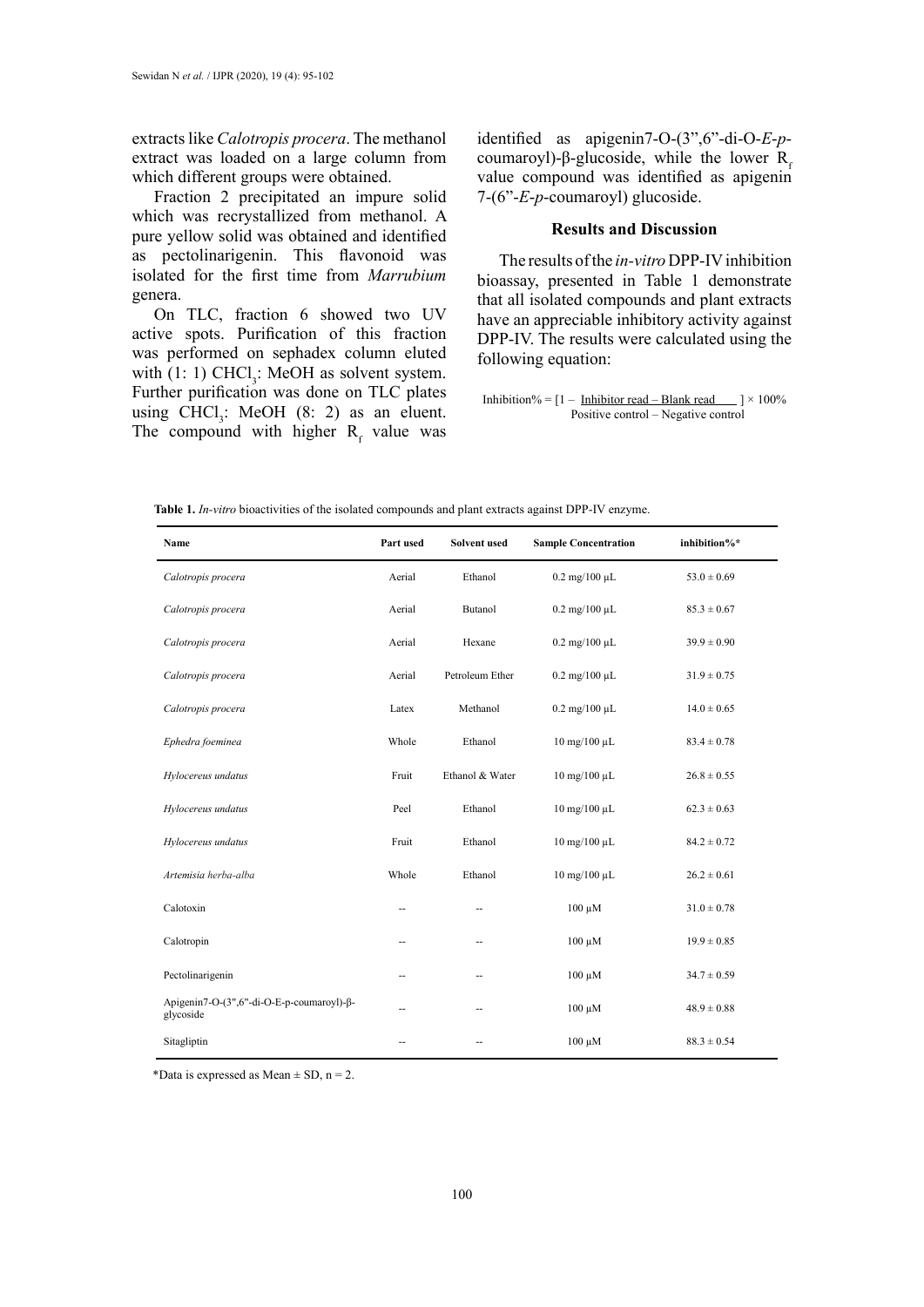As can be seen from the table, the tested ethanol extract of *Ephedra foeminea*, ethanol extract of *Hylocereus undatus* fruits, and butanol extract of *Calotropis procera* possess comparable inhibitory activity against DPP-IV enzyme to a known inhibitor, sitagliptin. The butanol extract of *Calotropis procera* showed the best DPP-IV inhibitory activity of 85.3% at a concentration of  $0.2 \text{ mg}/100 \mu\text{L}$ .

Flavonoids bioactive constituents have been reported to preserve β-cell integrity and function by scavenging free radicles in the system and therefore protect against the progression of DM (28). That encourages us to isolate the flavonoids: pectolinarigenin and apigenin7-O-(3",6"-di-O-E-p-coumaroyl) β-glycoside from *Marrubium vulgare* (22) followed by evaluation of their DPP-IV inhibitory activity (Figure 2). Apigenin7-O- (3",6"-di-O-E-p-coumaroyl)-β-glycoside was found to have a promising antidiabetic activity with a DPP-IV inhibitory activity of 48.9% at 100 µM concentration.

It is evident from the results that the DPP-IV inhibitory activity of *Calotropis procera* extract is higher than that of any of its constituents, calotoxin, and calotropin (Figure 2). The potent inhibitory activity of the extract may be due to synergistic effect of the phytochemicals present in it. Moreover, it was found that ethanol extract of *Calotropis procera* leaf contains flavonoids, reducing sugar, and steroids (12).

The inhibitory activity of the tested extracts and isolated compounds toward DPP-IV suggest that active components of the extracts and the isolated compounds bind to the active site of the enzyme. This can disturb the binding of the enzyme to its normal substrate due to conformational changes, thus slowing the breaking down of GLP-1 and GIP. Consequently, the concentration of glucose in the blood is maintained thus controlling hyperglycemia and its complications.

### **Conclusion**

This work indicated that the screened plants and isolated compounds have inhibitory activity against DPP-IV enzyme. Butanol extract of the aerial parts of *Calotropis procera* possess a significant potential as a source of lead compounds in the development of antidiabetic agents targeting DPP-IV.

#### **Acknowledgments**

The authors acknowledge the Deanship of Scientific Research at University of Petra and Al-Zaytoonah University of Jordan for sponsoring this project.

#### **References**

- (1) Shrivastava SR, Shrivastava PS and Ramasamy J. Role of self-care in management of diabetes mellitus. *J. Diabetes Metab. Disord.* (2013) 12:  $14 - 8$ .
- (2) World Health Organization. Diabetes, Key facts (2017).
- (3) International Diabetes Federation. IDF and Lions Clubs International come together to tackle diabetes (2018).
- (4) Sami W, Ansari T, Butt NS and Hamid MRA. Effect of diet on type 2 diabetes mellitus: A review. *Int. J. Health Sci.* (2017) 11: 65-71.
- (5) De Muro P, Lepedda AJ, Nieddu G, Idini M, Tram Nguyen HQ, Lobina O, Fresu P and Formato M. Evaluation of early markers of nephropathy in patients with type 2 diabetes mellitus. *Biochem. Res. Int.* (2016) 7497614: 1‒6.
- (6) Abu Khalaf R, Abu Sheikha G, Al-Sha'er M and Taha M. Design, Synthesis and Biological Evaluation of  $N^4$ -Sulfonamido-Succinamic, Phthalamic, Acrylic and Benzoyl Acetic Acid Derivatives as Potential DPP IV Inhibitors. *Open Med. Chem. J.* (2013) 7: 39-48.
- (7) Abu Khalaf R, Jarekji Z, Al-Qirim T, Sabbah D and Shattat G. Pharmacophore modeling and molecular docking studies of acridines as potential DPP-IV inhibitors. *Can. J. Chem.* (2015) 93: 721-9.
- (8) Abu Khalaf R, Sabbah D, Al-Shalabi E, Al-Sheikh I, Albadawi G and Abu Sheikha G. Synthesis, Structural Characterization and Docking Studies of Sulfamoyl-Phenyl Acid Esters as Dipeptidyl Peptidase-IV Inhibitors. *Curr. Comput. Aided Drug*  Des. (2018) 14: 142-51.
- (9) Abu Khalaf R. Exploring Natural Products as a Source for Antidiabetic Lead Compounds and Possible Lead Optimization. *Curr. Top. Med. Chem.*  (2016) 16: 2549‒61.
- (10) Wang Q, Long M, Qu H, Shen R, Zhang R, Xu J, Xiong X, Wang H and Zheng H. DPP-4 Inhibitors as Treatments for Type 1 Diabetes Mellitus: A Systematic Review and Meta-Analysis. *J. Diabetes Res.* (2018) 5308582: 1‒10.
- (11) Upadhyay RK. Ethnomedicinal, pharmaceutical